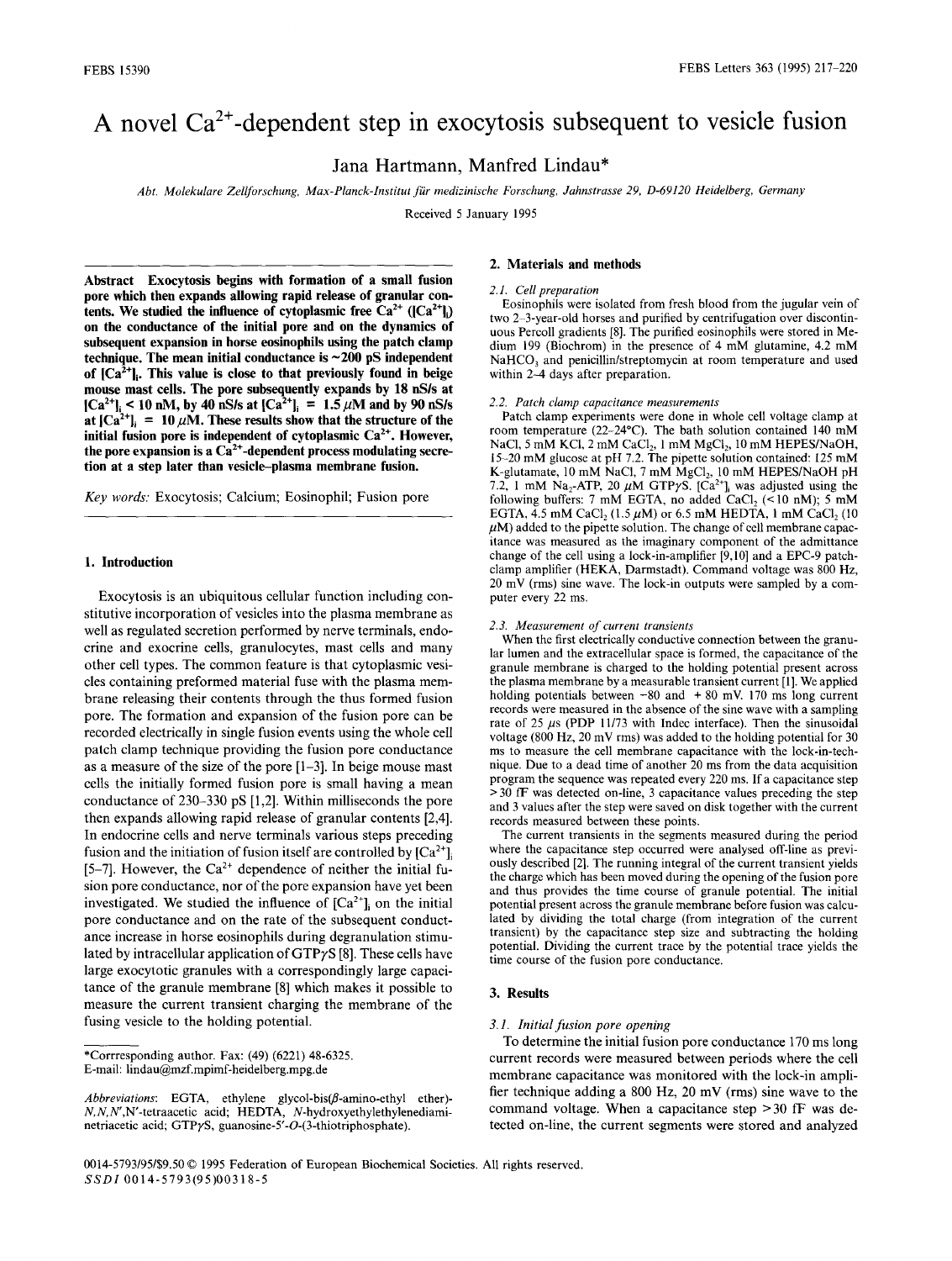off-line. When the holding potential was  $-80$  or  $+ 80$  mV, 70% of the current segments measured during the period where the capacitance step occurred contained a detectable current transient. This transient charges the fused granule to the holding potential (Fig. 1A,B) and can be used to estimate the pore conductance approximately  $100~\mu s$  after fusion. The relative frequency of 70% for detectable transients at these potentials is close to the fraction of time (77%) during which current was recorded. The missing 7% are probably due to transients which were too small to be resolved. At a holding potential of 0 mV current transients were only rarely observed (8%).

Integration of the current transient provides the total charge. The potential present across the granule membrane before fusion was calculated by dividing the total charge by the capacitance step size and subtracting the holding potential. Granule potentials were distributed around a peak close to 0 mV  $(-11 \pm 81 \text{ mV}$ , mean  $\pm$  S.D.,  $n = 579$ ) explaining why current transients were rare at 0 mV holding potential. The time course of the granule potential can be calculated from the charge which has been moved (running integral of the current transient) and the time course of fusion pore conductance is then calculated by dividing the current trace by the potential trace and the initial pore conductance was taken as the first observable quasistable level in this trace (Fig. 1C).

The initial pore conductance values observed during degranulation stimulated by intracellular perfusion with 20  $\mu$ M GTP $\gamma$ S in the presence of 1.5  $\mu$ M free Ca<sup>2+</sup> is variable (Fig. 1C). Correspondingly we obtained a broad frequency distribution of the measured initial pore conductance (Fig. 1D). The distribution is asymmetric and is very similar to that previously obtained for the initial fusion pore during fusion of giant granules in beige mouse mast cells [2]. Plots of initial pore conductance vs. vesicle size showed random scatter (not shown) indicating that the initial pore conductance was not correlated with vesicle size. When the experiments were performed at low  $[Ca^{2+}]$ <sub>i</sub>, the frequency distribution (Fig. 1E) was not significantly different (Wilcoxon test). The mean values are  $224 \pm 10$ pS (S.E.M.,  $n = 278$  pore openings measured in 105 cells) for high  $[Ca^{2+}]$ ; and  $186 \pm 10$  pS (S.E.M.,  $n = 206$  openings in 89 cells) for low  $[Ca^{2+}]_i$ . The average initial pore conductance is thus about 200 pS independent of  $[Ca^{2+}]$ . This value is remarkably close to the initial fusion pore conductance of 230-330 pS observed in beige mouse mast cells [1,2].

## *3.2. Fusion pore expansion*

The current transients can provide the fusion pore conductance only for a very short period until the membrane potential is charged to the holding potential. However, when a sinusoidal voltage is applied, the induced charging and discharging currents can be used to estimate the fusion pore conductance for much longer times, but with lower time resolution. During the fusion of a single granule with the plasma membrane a low pore conductance  $G_{\rm P}$  (Fig. 1A) reduces the capacitance signal by the factor  $1/[1 + (\omega C_V/G_p)^2]$  and provides an apparent conductance signal proportional to  $[(\omega C_V)^2/G_P]/[1 + (\omega C_V/G_P)^2]$ [11]. Knowing the granule capacitance from the final step size, we calculated the time course of  $G<sub>P</sub>$  from the capacitance trace and confirmed it by comparison of the predicted and measured conductance trace [3].

The time course of fusion pore expansion  $\sim$  100 ms after fusion is also variable (Fig. 2A), but the increase can be approximated



Fig. 1. Initial fusion pore conductance from analysis of current transients. (A) Upon fusion the capacitance  $C_V$  of the vesicle is added to the plasma membrane  $(C_M)$  and is rapidly charged via the fusion pore conductance  $G_P$  to the holding potential set by the pipette voltage. (B) A typical current transient measured at  $-80$  mV holding potential. (C) Two representative fusion events showing different initial fusion pore conductances. (D,E) Frequency distribution of initial pore conductance values obtained with this technique at low (7 mM EGTA/no added  $Ca<sup>2+</sup>$ ) and high  $[Ca<sup>2+</sup>]$ <sub>i</sub> (5 mM EGTA/4.5 mM CaCl<sub>2</sub>). (F) Frequency distribution of pore diameters obtained by converting the pooled data from (D) and (E) assuming a pore length of 15 nm. The continuous line is drawn by eye.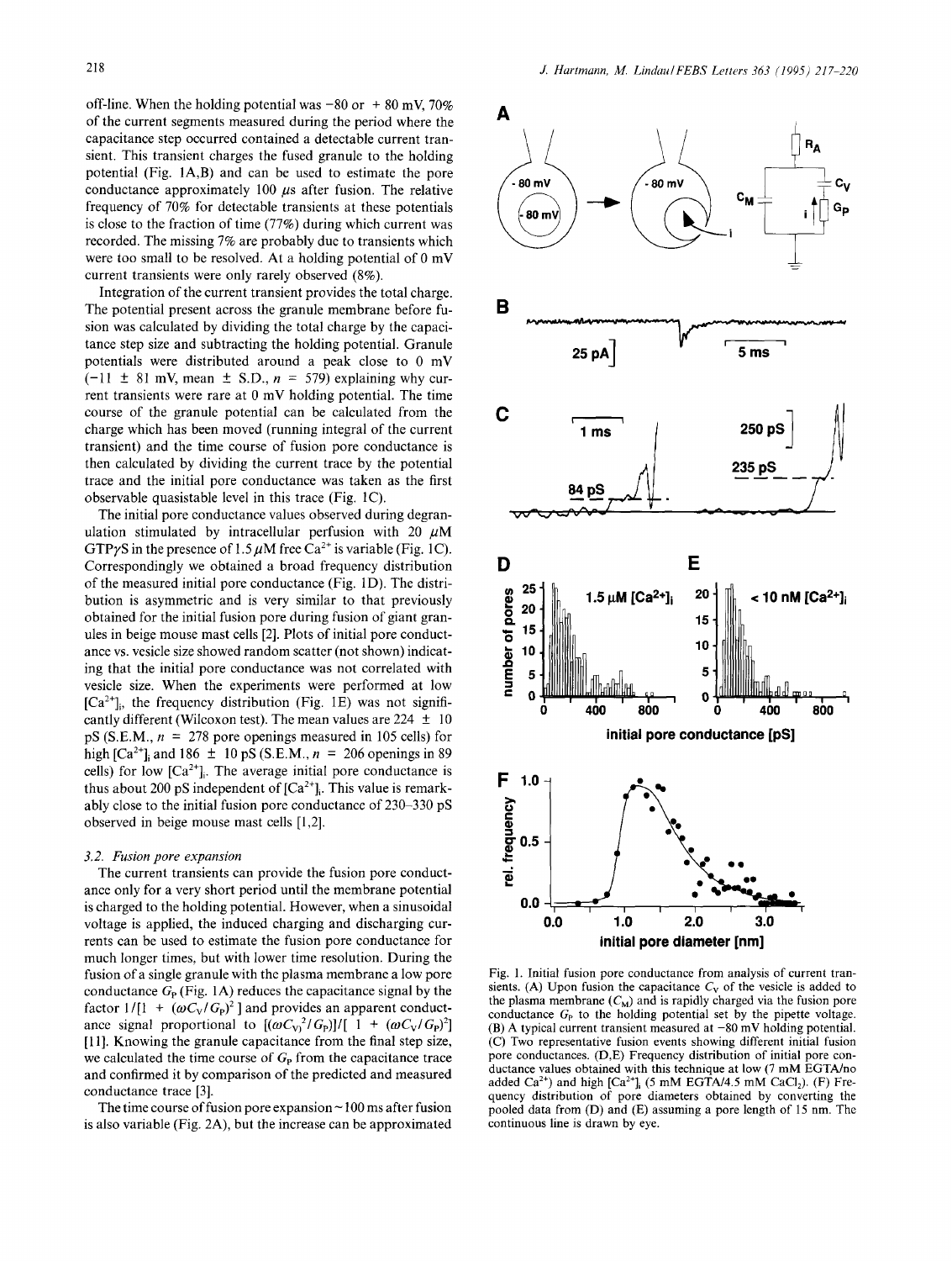

Fig. 2. Fusion pore expansion recorded with the lock-in technique at high (left) and low (right)  $[Ca^{2+}]_i$ . (A) During pore expansion the low value of  $G_P$  leads to a reduced change in the capacitance trace  $(C_M)$  and a correlated transient increase in the conductance trace  $(G_M)$ .  $G_P$  was calculated from the  $C_M$  trace and the expansions were approximated by straight lines providing the expansion rate in nS/s. (B) The frequency distributions of the measured expansion rates can be approximated by single exponentials (solid lines), with slow expansions being most frequent. The expansion rates are not affected by the GTP $\gamma$ S concentration, but are altered by [Ca<sup>2+</sup>].

by a straight line providing the slope of the conductance increase. As for the initial pore conductance, a dependence of the expansion rate on vesicle size was not observed. The expansion rates are exponentially distributed both at low and high  $[Ca^{2+}]_{;}$ (Fig. 2B, top panels). The mean fusion pore expansion rates obtained from single exponential fits to the data shown in Fig. 2B, are strongly affected by intracellular  $Ca^{2+}$ . The mean values are  $40 \pm 2$  nS/s at high [Ca<sup>2+</sup>]<sub>i</sub> (n = 493 fusion pores from 26 cells) and  $19 \pm 1$  nS/s at low [Ca<sup>2+</sup>]<sub>i</sub> (n = 423, 39 cells). When the GTP $\gamma$ S concentration was increased to 80  $\mu$ M, the distributions (Fig. 2B, bottom panels) and the mean slopes were not affected (40  $\pm$  3 nS/s at high [Ca<sup>2+</sup>]<sub>i</sub>, n = 361, 18 cells and 17  $\pm$  1 nS/s at low  $[Ca^{2+}]_{;}$ ,  $n = 474$ , 36 cells). To test if an additional population of very slow openings occurs at low  $[Ca^{2+}]_i$ , the fits to the low  $[Ca^{2+}]_i$  data were repeated ignoring the first three or

five bins in the histogram. The fits then gave values of  $25-27 \pm 3$ nS/s which are still significantly lower than those obtained at high  $[Ca^{2+}]_i$ . When  $[Ca^{2+}]_i$  was further elevated to 10  $\mu$ M, the distribution could also be fitted with a single exponential (data not shown) giving a mean slope of  $89 \pm 11$  nS/s ( $n = 374$ , 26 cells, 20  $\mu$ M GTP $\gamma$ S).

# **4. Discussion**

# *4.1. Universal structure of the initial fusion pore*

The formation of the fusion pore connecting the lumen of the vesicle to the extracellular space is a key event in exocytosis. This initial fusion pore appears to be a universal structure since very similar distributions around mean values of approximately 200 pS are observed in beige mouse peritoneal mast cells [1,2]